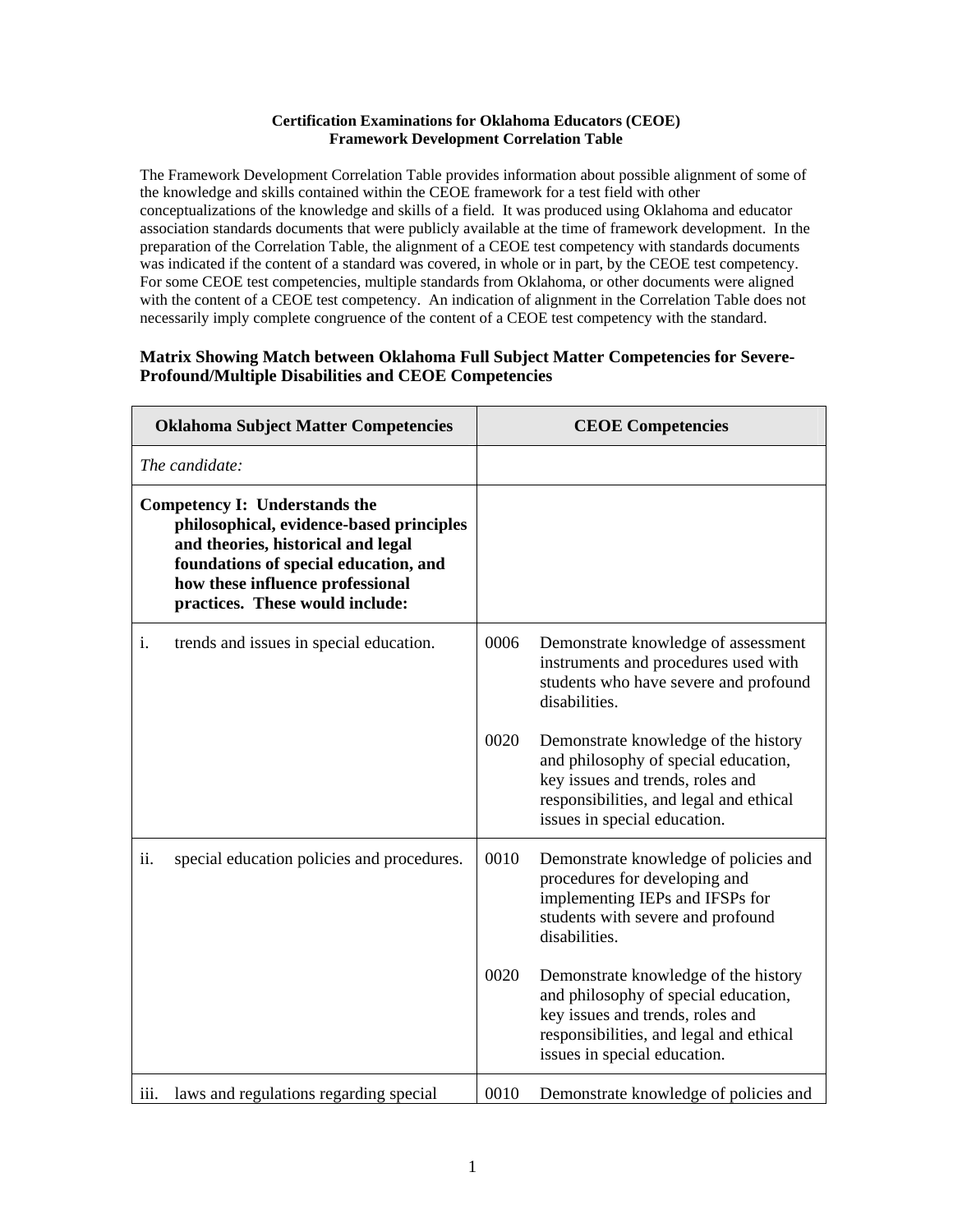| <b>Oklahoma Subject Matter Competencies</b>                                |      | <b>CEOE</b> Competencies                                                                                                                                                                    |  |
|----------------------------------------------------------------------------|------|---------------------------------------------------------------------------------------------------------------------------------------------------------------------------------------------|--|
| education.                                                                 |      | procedures for developing and<br>implementing IEPs and IFSPs for<br>students with severe and profound<br>disabilities.                                                                      |  |
|                                                                            | 0020 | Demonstrate knowledge of the history<br>and philosophy of special education,<br>key issues and trends, roles and<br>responsibilities, and legal and ethical<br>issues in special education. |  |
| issues of human diversity and its<br>iv.<br>relevance to special education | 0001 | Demonstrate knowledge of types and<br>characteristics of severe and profound<br>disabilities and their significance for<br>development and learning.                                        |  |
|                                                                            | 0006 | Demonstrate knowledge of assessment<br>instruments and procedures used with<br>students who have severe and profound<br>disabilities.                                                       |  |
|                                                                            | 0010 | Demonstrate knowledge of policies and<br>procedures for developing and<br>implementing IEPs and IFSPs for<br>students with severe and profound<br>disabilities.                             |  |
|                                                                            | 0011 | Demonstrate knowledge of ways to<br>establish a positive and productive<br>learning environment for students with<br>severe and profound disabilities.                                      |  |
|                                                                            | 0015 | Demonstrate knowledge of research-<br>based strategies and techniques for<br>promoting the communicative and<br>language development of students with<br>severe and profound disabilities.  |  |
|                                                                            | 0020 | Demonstrate knowledge of the history<br>and philosophy of special education,<br>key issues and trends, roles and<br>responsibilities, and legal and ethical<br>issues in special education. |  |
| human issues that influence the field of<br>V.<br>special education; and   | 0001 | Demonstrate knowledge of types and<br>characteristics of severe and profound<br>disabilities and their significance for<br>development and learning.                                        |  |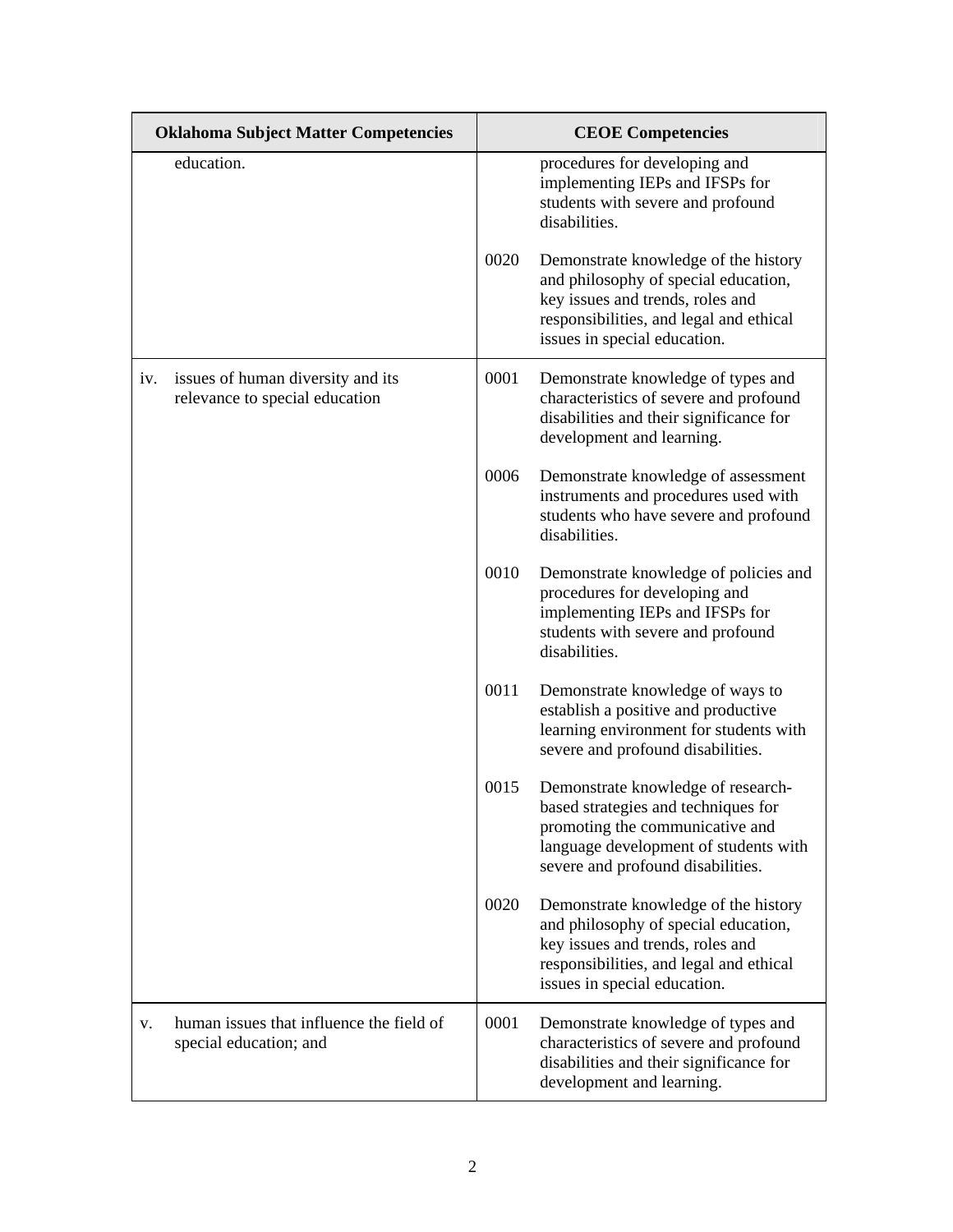| <b>Oklahoma Subject Matter Competencies</b>                                                                                |      | <b>CEOE Competencies</b>                                                                                                                                                                                        |
|----------------------------------------------------------------------------------------------------------------------------|------|-----------------------------------------------------------------------------------------------------------------------------------------------------------------------------------------------------------------|
|                                                                                                                            | 0006 | Demonstrate knowledge of assessment<br>instruments and procedures used with<br>students who have severe and profound<br>disabilities.                                                                           |
|                                                                                                                            | 0010 | Demonstrate knowledge of policies and<br>procedures for developing and<br>implementing IEPs and IFSPs for<br>students with severe and profound<br>disabilities.                                                 |
|                                                                                                                            | 0011 | Demonstrate knowledge of ways to<br>establish a positive and productive<br>learning environment for students with<br>severe and profound disabilities.                                                          |
|                                                                                                                            | 0015 | Demonstrate knowledge of research-<br>based strategies and techniques for<br>promoting the communicative and<br>language development of students with<br>severe and profound disabilities.                      |
|                                                                                                                            | 0020 | Demonstrate knowledge of the history<br>and philosophy of special education,<br>key issues and trends, roles and<br>responsibilities, and legal and ethical<br>issues in special education.                     |
| relationships of special education to the<br>vi.<br>organization and functions of schools,<br>school systems, and agencies | 0018 | Demonstrate knowledge of ways to<br>establish partnerships with other<br>members of the school and the<br>community to enhance learning<br>opportunities for students with severe<br>and profound disabilities. |
|                                                                                                                            | 0020 | Demonstrate knowledge of the history<br>and philosophy of special education,<br>key issues and trends, roles and<br>responsibilities, and legal and ethical<br>issues in special education.                     |
| Competency II: Understands the                                                                                             | 0001 | Demonstrate knowledge of types and                                                                                                                                                                              |
| similarities and differences in human                                                                                      |      | characteristics of severe and profound                                                                                                                                                                          |
| development, the characteristics of all                                                                                    |      | disabilities and their significance for                                                                                                                                                                         |
| learners, and how exceptional<br>conditions interact with the domains of                                                   |      | development and learning.                                                                                                                                                                                       |
| human development to respond to                                                                                            | 0002 | Demonstrate knowledge of                                                                                                                                                                                        |
| varying abilities and behaviors of                                                                                         |      | physical/medical conditions commonly                                                                                                                                                                            |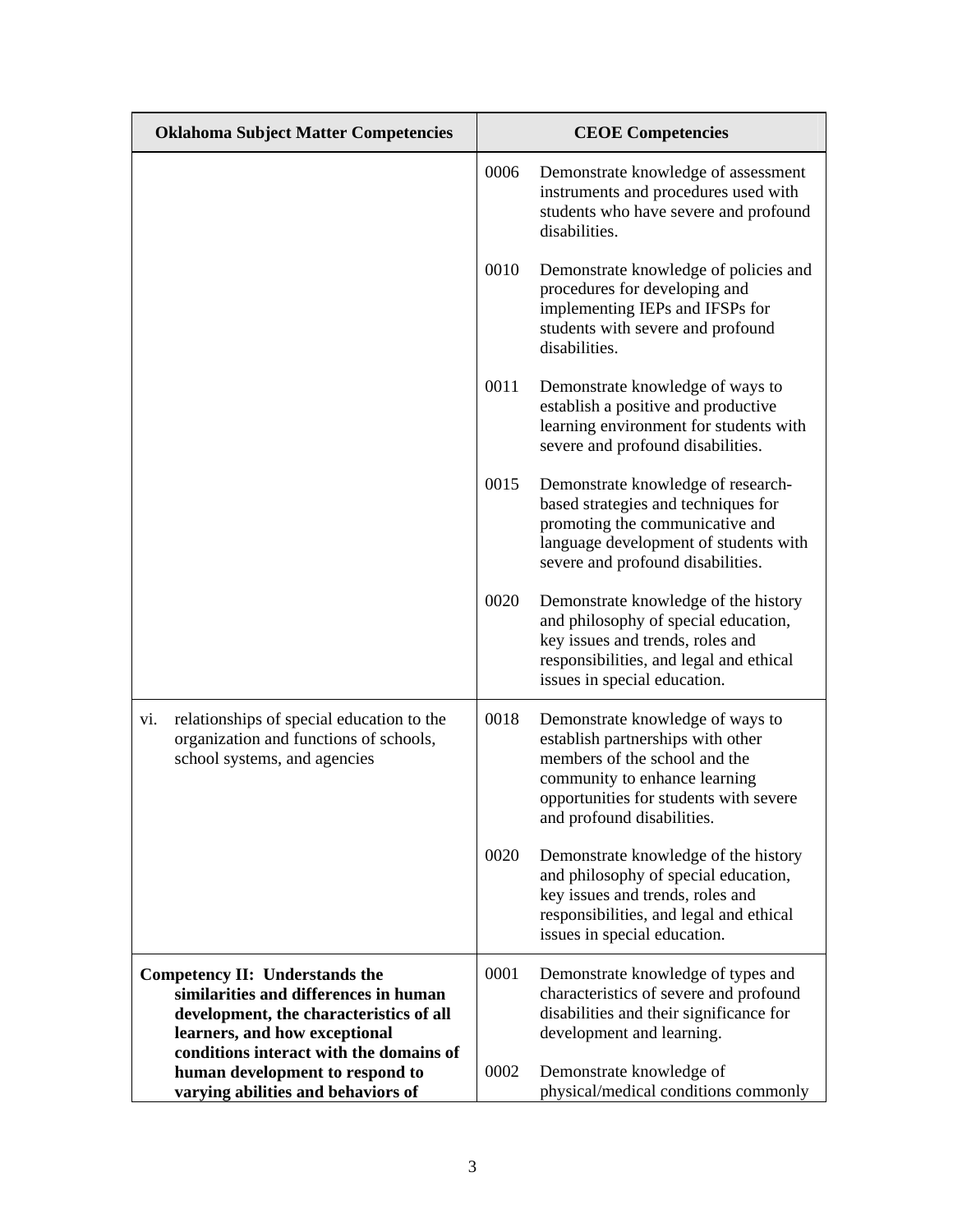| <b>Oklahoma Subject Matter Competencies</b>                                                                                                                                                                   |      | <b>CEOE Competencies</b>                                                                                                                                        |
|---------------------------------------------------------------------------------------------------------------------------------------------------------------------------------------------------------------|------|-----------------------------------------------------------------------------------------------------------------------------------------------------------------|
| individuals with disabilities while<br>demonstrating respect for their<br>students.                                                                                                                           |      | associated with severe and profound<br>disabilities.                                                                                                            |
|                                                                                                                                                                                                               | 0004 | Demonstrate knowledge of cognitive<br>and communicative characteristics and<br>needs of students with severe and<br>profound disabilities.                      |
|                                                                                                                                                                                                               | 0005 | Demonstrate knowledge of social and<br>emotional characteristics and needs of<br>students with severe and profound<br>disabilities.                             |
|                                                                                                                                                                                                               | 0010 | Demonstrate knowledge of policies and<br>procedures for developing and<br>implementing IEPs and IFSPs for<br>students with severe and profound<br>disabilities. |
| Competency III: Understands the effects<br>that a disability (including aspects of<br>cognition, communication, physical,<br>medical, and social/emotional) can have<br>on learning and how primary language, | 0001 | Demonstrate knowledge of types and<br>characteristics of severe and profound<br>disabilities and their significance for<br>development and learning.            |
| culture and familial background can<br>interact with the student's disabilities to<br>impact academic and social abilities,<br>attitudes, values, interests and career<br>options. The understanding of these | 0002 | Demonstrate knowledge of<br>physical/medical conditions commonly<br>associated with severe and profound<br>disabilities.                                        |
| learning differences and their possible<br>interactions provide the foundation<br>upon which a special educator<br>individualizes instruction to provide                                                      | 0004 | Demonstrate knowledge of cognitive<br>and communicative characteristics and<br>needs of students with severe and<br>profound disabilities.                      |
| meaningful and challenging learning<br>for students with disabilities.                                                                                                                                        | 0005 | Demonstrate knowledge of social and<br>emotional characteristics and needs of<br>students with severe and profound<br>disabilities.                             |
|                                                                                                                                                                                                               | 0010 | Demonstrate knowledge of policies and<br>procedures for developing and<br>implementing IEPs and IFSPs for<br>students with severe and profound<br>disabilities. |
|                                                                                                                                                                                                               | 0011 | Demonstrate knowledge of ways to<br>establish a positive and productive<br>learning environment for students with<br>severe and profound disabilities.          |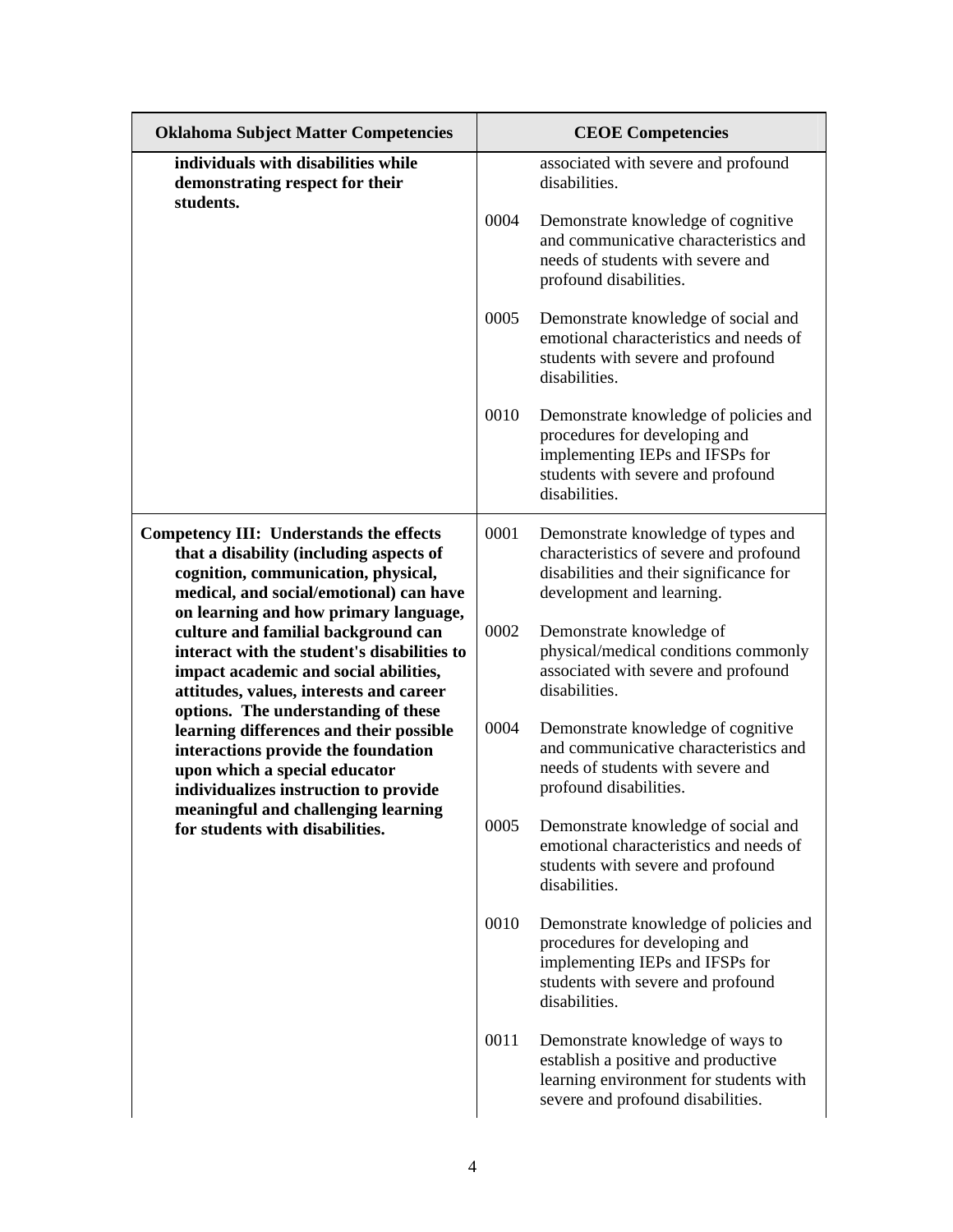| <b>Oklahoma Subject Matter Competencies</b>                                                                                                                                              |      | <b>CEOE</b> Competencies                                                                                                                                                                                                                                    |
|------------------------------------------------------------------------------------------------------------------------------------------------------------------------------------------|------|-------------------------------------------------------------------------------------------------------------------------------------------------------------------------------------------------------------------------------------------------------------|
|                                                                                                                                                                                          | 0012 | Demonstrate knowledge of research-<br>based strategies and techniques for<br>promoting the cognitive development<br>and academic achievement of students<br>with severe and profound disabilities.                                                          |
|                                                                                                                                                                                          | 0013 | Demonstrate knowledge of research-<br>based strategies and techniques for<br>promoting sensory, perceptual, and<br>motor skills and for integrating related<br>therapies (e.g., OT, PT, SLP, O&M) for<br>students with severe and profound<br>disabilities. |
|                                                                                                                                                                                          | 0014 | Demonstrate knowledge of research-<br>based strategies and techniques for<br>managing and enhancing the behavior<br>and social interactions of students with<br>severe and profound disabilities.                                                           |
|                                                                                                                                                                                          | 0015 | Demonstrate knowledge of research-<br>based strategies and techniques for<br>promoting the communicative and<br>language development of students with<br>severe and profound disabilities.                                                                  |
|                                                                                                                                                                                          | 0016 | Demonstrate knowledge of research-<br>based strategies and techniques for<br>promoting the self-help and home- and<br>community-living skills of students with<br>severe and profound disabilities.                                                         |
|                                                                                                                                                                                          | 0017 | Demonstrate knowledge of research-<br>based strategies and techniques for<br>promoting the prevocational skills,<br>vocational skills, and transition<br>readiness of students with severe and<br>profound disabilities.                                    |
| <b>Competency IV: Possesses a repertoire of</b><br>evidence-based instructional strategies<br>to individualize instruction for students<br>with disabilities and emphasizes the          | 0011 | Demonstrate knowledge of ways to<br>establish a positive and productive<br>learning environment for students with<br>severe and profound disabilities.                                                                                                      |
| development, maintenance, and<br>generalization of knowledge and skills<br>across environments, settings, and the<br>life span. These evidence-based<br>instructional strategies should: | 0012 | Demonstrate knowledge of research-<br>based strategies and techniques for<br>promoting the cognitive development<br>and academic achievement of students                                                                                                    |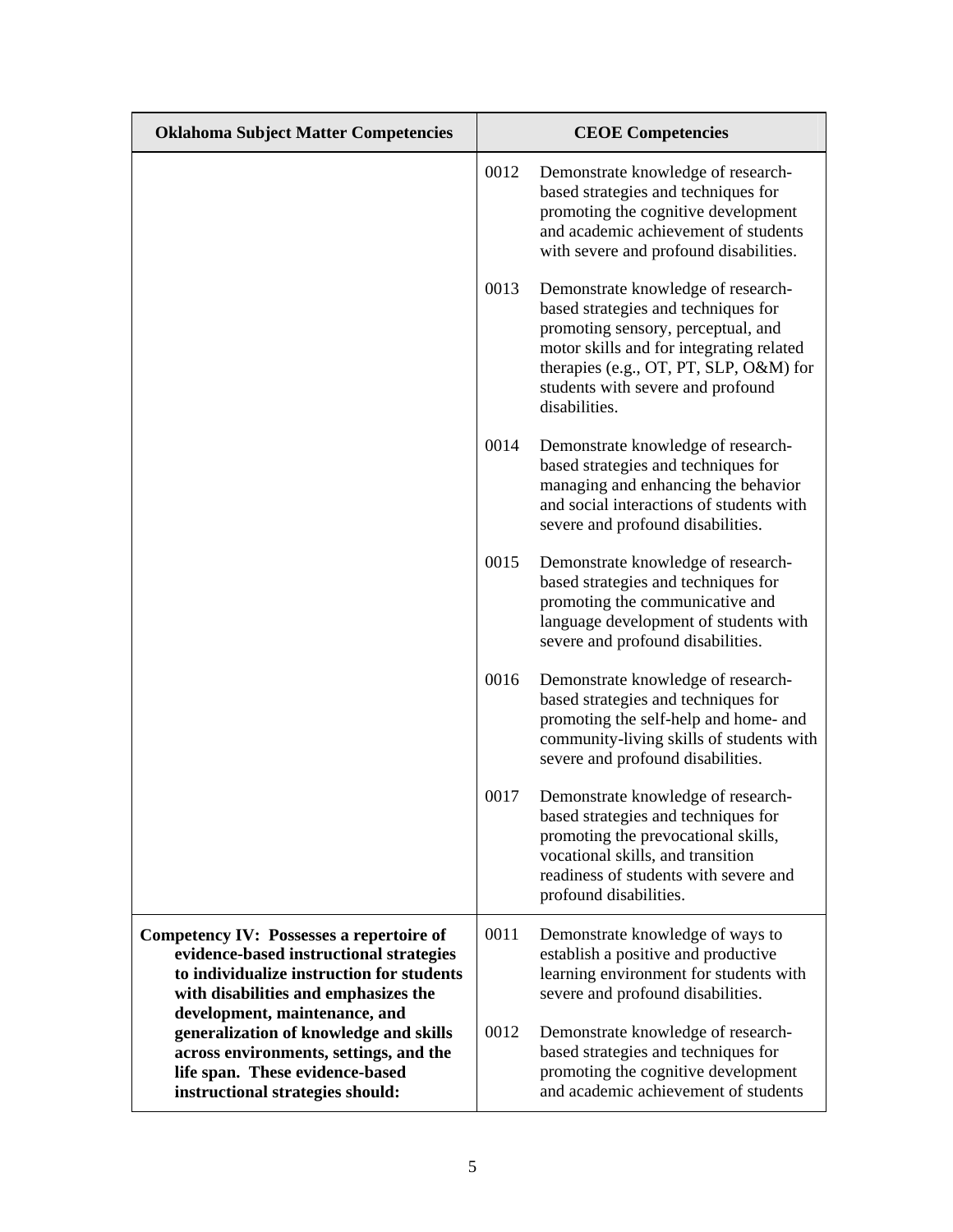| <b>Oklahoma Subject Matter Competencies</b>                                                                                                                                                                                                                                                                                                               |      | <b>CEOE Competencies</b>                                                                                                                                                                                                                                                                              |  |
|-----------------------------------------------------------------------------------------------------------------------------------------------------------------------------------------------------------------------------------------------------------------------------------------------------------------------------------------------------------|------|-------------------------------------------------------------------------------------------------------------------------------------------------------------------------------------------------------------------------------------------------------------------------------------------------------|--|
| i.<br>promote positive learning results in<br>general and special curricula in age-<br>appropriate settings, especially<br>functional curricula<br>ii. modify learning environments<br>iii. utilize community-based instruction<br>and vocational instruction<br>iv. enhance communication skills<br>enhance critical thinking, problem<br>$\mathbf{v}$ . | 0013 | with severe and profound disabilities.<br>Demonstrate knowledge of research-<br>based strategies and techniques for<br>promoting sensory, perceptual, and<br>motor skills and for integrating related<br>therapies (e.g., OT, PT, SLP, O&M) for<br>students with severe and profound<br>disabilities. |  |
| solving and performance skills<br>vi. promote self-determination<br>vii. enhance integration and<br>coordination of related services for<br>educational benefit; and<br>viii. promote transition                                                                                                                                                          | 0014 | Demonstrate knowledge of research-<br>based strategies and techniques for<br>managing and enhancing the behavior<br>and social interactions of students with<br>severe and profound disabilities.                                                                                                     |  |
|                                                                                                                                                                                                                                                                                                                                                           | 0015 | Demonstrate knowledge of research-<br>based strategies and techniques for<br>promoting the communicative and<br>language development of students with<br>severe and profound disabilities.                                                                                                            |  |
|                                                                                                                                                                                                                                                                                                                                                           | 0016 | Demonstrate knowledge of research-<br>based strategies and techniques for<br>promoting the self-help and home- and<br>community-living skills of students with<br>severe and profound disabilities.                                                                                                   |  |
|                                                                                                                                                                                                                                                                                                                                                           | 0017 | Demonstrate knowledge of research-<br>based strategies and techniques for<br>promoting the prevocational skills,<br>vocational skills, and transition<br>readiness of students with severe and<br>profound disabilities.                                                                              |  |
|                                                                                                                                                                                                                                                                                                                                                           | 0018 | Demonstrate knowledge of ways to<br>establish partnerships with other<br>members of the school and the<br>community to enhance learning<br>opportunities for students with severe<br>and profound disabilities.                                                                                       |  |
| <b>Competency V: Demonstrates knowledge</b><br>and skills in creating positive and safe<br>learning environments for students with<br>disabilities, and that also foster active                                                                                                                                                                           | 0003 | Demonstrate knowledge of the physical<br>and medical management of students<br>who have severe and profound<br>disabilities.                                                                                                                                                                          |  |
| engagement of students with<br>disabilities. In addition, special                                                                                                                                                                                                                                                                                         | 0011 | Demonstrate knowledge of ways to<br>establish a positive and productive                                                                                                                                                                                                                               |  |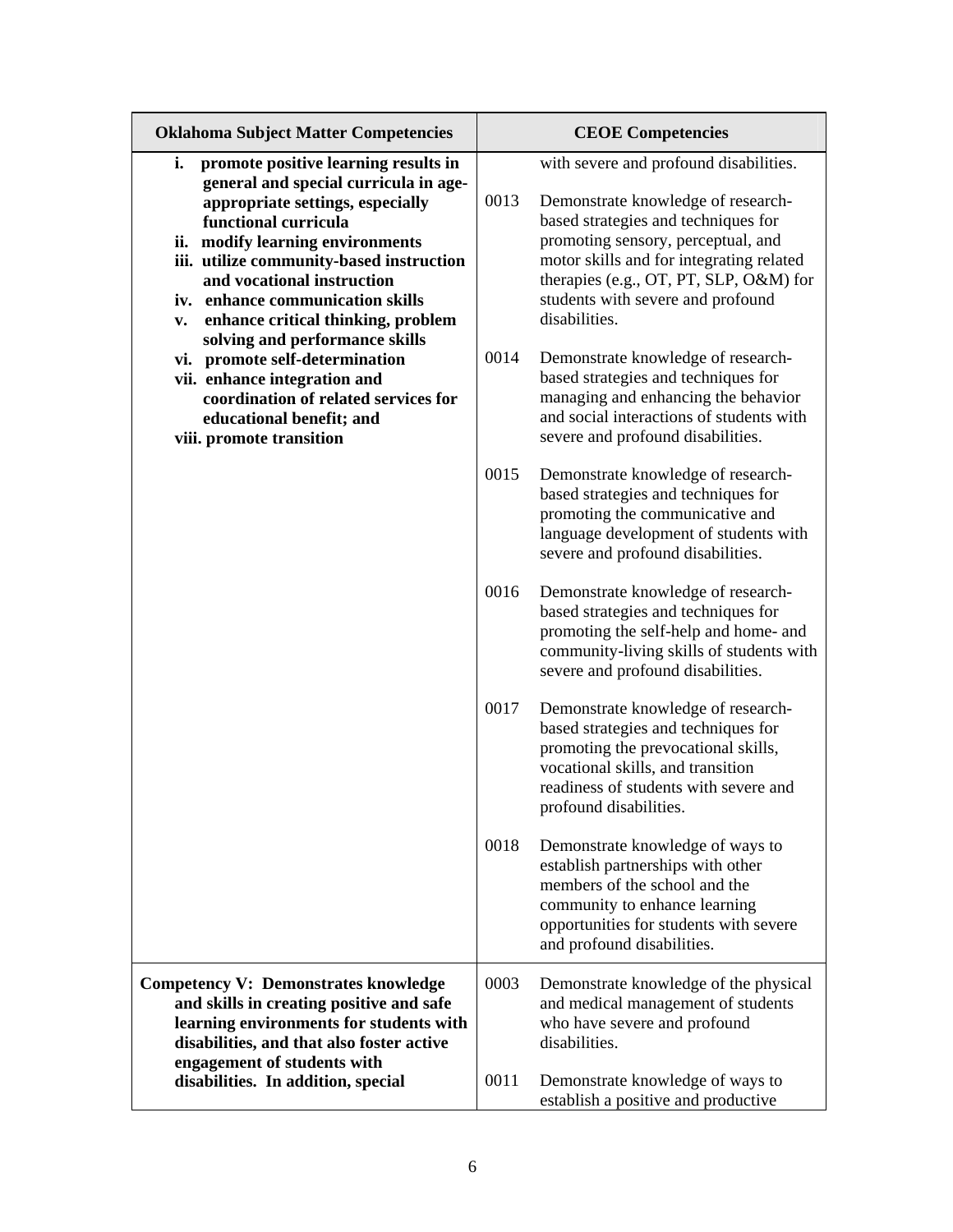| <b>Oklahoma Subject Matter Competencies</b>                                                                                                                                                                                           |      | <b>CEOE Competencies</b>                                                                                                                                                                                                                                    |  |
|---------------------------------------------------------------------------------------------------------------------------------------------------------------------------------------------------------------------------------------|------|-------------------------------------------------------------------------------------------------------------------------------------------------------------------------------------------------------------------------------------------------------------|--|
| educators foster environments that:<br><i>i.</i> value diversity                                                                                                                                                                      |      | learning environment for students with<br>severe and profound disabilities.                                                                                                                                                                                 |  |
| ii. promote independence and<br>productivity<br>iii. assist general education colleagues in<br>integrating students with disabilities<br>iv. use direct motivational and<br>instructional interventions                               | 0012 | Demonstrate knowledge of research-<br>based strategies and techniques for<br>promoting the cognitive development<br>and academic achievement of students<br>with severe and profound disabilities.                                                          |  |
| v. utilize positive behavior supports and<br>crisis management techniques<br>vi. guide and direct paraprofessionals and<br>others; and<br>vii. provide specialized school health<br>practices and techniques for health and<br>safety | 0013 | Demonstrate knowledge of research-<br>based strategies and techniques for<br>promoting sensory, perceptual, and<br>motor skills and for integrating related<br>therapies (e.g., OT, PT, SLP, O&M) for<br>students with severe and profound<br>disabilities. |  |
|                                                                                                                                                                                                                                       | 0014 | Demonstrate knowledge of research-<br>based strategies and techniques for<br>managing and enhancing the behavior<br>and social interactions of students with<br>severe and profound disabilities.                                                           |  |
|                                                                                                                                                                                                                                       | 0015 | Demonstrate knowledge of research-<br>based strategies and techniques for<br>promoting the communicative and<br>language development of students with<br>severe and profound disabilities.                                                                  |  |
|                                                                                                                                                                                                                                       | 0016 | Demonstrate knowledge of research-<br>based strategies and techniques for<br>promoting the self-help and home- and<br>community-living skills of students with<br>severe and profound disabilities.                                                         |  |
|                                                                                                                                                                                                                                       | 0017 | Demonstrate knowledge of research-<br>based strategies and techniques for<br>promoting the prevocational skills,<br>vocational skills, and transition<br>readiness of students with severe and<br>profound disabilities.                                    |  |
|                                                                                                                                                                                                                                       | 0018 | Demonstrate knowledge of ways to<br>establish partnerships with other<br>members of the school and the<br>community to enhance learning<br>opportunities for students with severe<br>and profound disabilities.                                             |  |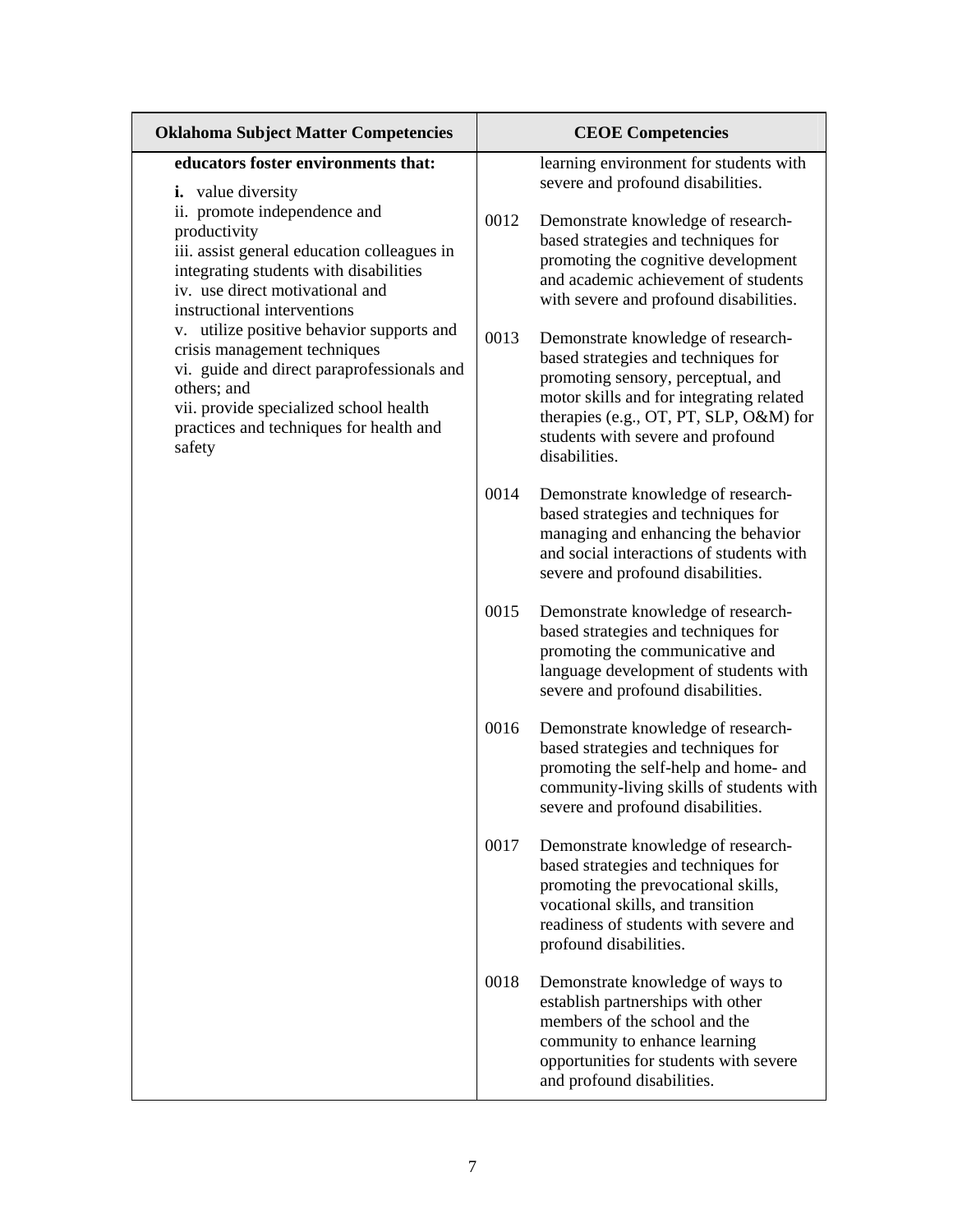| <b>Oklahoma Subject Matter Competencies</b>                                                                                                                                                                             |      | <b>CEOE Competencies</b>                                                                                                                                                                           |
|-------------------------------------------------------------------------------------------------------------------------------------------------------------------------------------------------------------------------|------|----------------------------------------------------------------------------------------------------------------------------------------------------------------------------------------------------|
| <b>Competency VI: Understands typical and</b><br>atypical language development and uses<br>strategies to enhance language<br>development and teach communication<br>skills to students with disabilities. This          | 0004 | Demonstrate knowledge of cognitive<br>and communicative characteristics and<br>needs of students with severe and<br>profound disabilities.                                                         |
| is accomplished by using:<br>i. effective language models<br>ii. augmentative, alternative and<br>assistive technologies                                                                                                | 0011 | Demonstrate knowledge of ways to<br>establish a positive and productive<br>learning environment for students with<br>severe and profound disabilities.                                             |
| iii. communication strategies and<br>resources to facilitate understanding<br>of subject matter for students with<br>disabilities and those students with<br>disabilities whose primary language<br>is not English; and | 0012 | Demonstrate knowledge of research-<br>based strategies and techniques for<br>promoting the cognitive development<br>and academic achievement of students<br>with severe and profound disabilities. |
| iv. matching communication methods<br>to the student's language proficiency<br>and cultural and linguistic<br>differences                                                                                               | 0015 | Demonstrate knowledge of research-<br>based strategies and techniques for<br>promoting the communicative and<br>language development of students with<br>severe and profound disabilities.         |
| Competency VII: Develops long- and short-<br>range instructional plans anchored in<br>both general and special education<br>curricula emphasizing:                                                                      | 0006 | Demonstrate knowledge of assessment<br>instruments and procedures used with<br>students who have severe and profound<br>disabilities.                                                              |
| i. effective modeling<br>ii. efficient guided practice<br>iii. modifications based on ongoing<br>analysis of the individuals learning<br>progress<br>iv. collaboration                                                  | 0010 | Demonstrate knowledge of policies and<br>procedures for developing and<br>implementing IEPs and IFSPs for<br>students with severe and profound<br>disabilities.                                    |
| v. individualized transition plans<br>vi. use of appropriate technologies; and<br>vii. positive behavior supports                                                                                                       | 0011 | Demonstrate knowledge of ways to<br>establish a positive and productive<br>learning environment for students with<br>severe and profound disabilities.                                             |
|                                                                                                                                                                                                                         | 0012 | Demonstrate knowledge of research-<br>based strategies and techniques for<br>promoting the cognitive development<br>and academic achievement of students<br>with severe and profound disabilities. |
|                                                                                                                                                                                                                         | 0013 | Demonstrate knowledge of research-<br>based strategies and techniques for<br>promoting sensory, perceptual, and<br>motor skills and for integrating related                                        |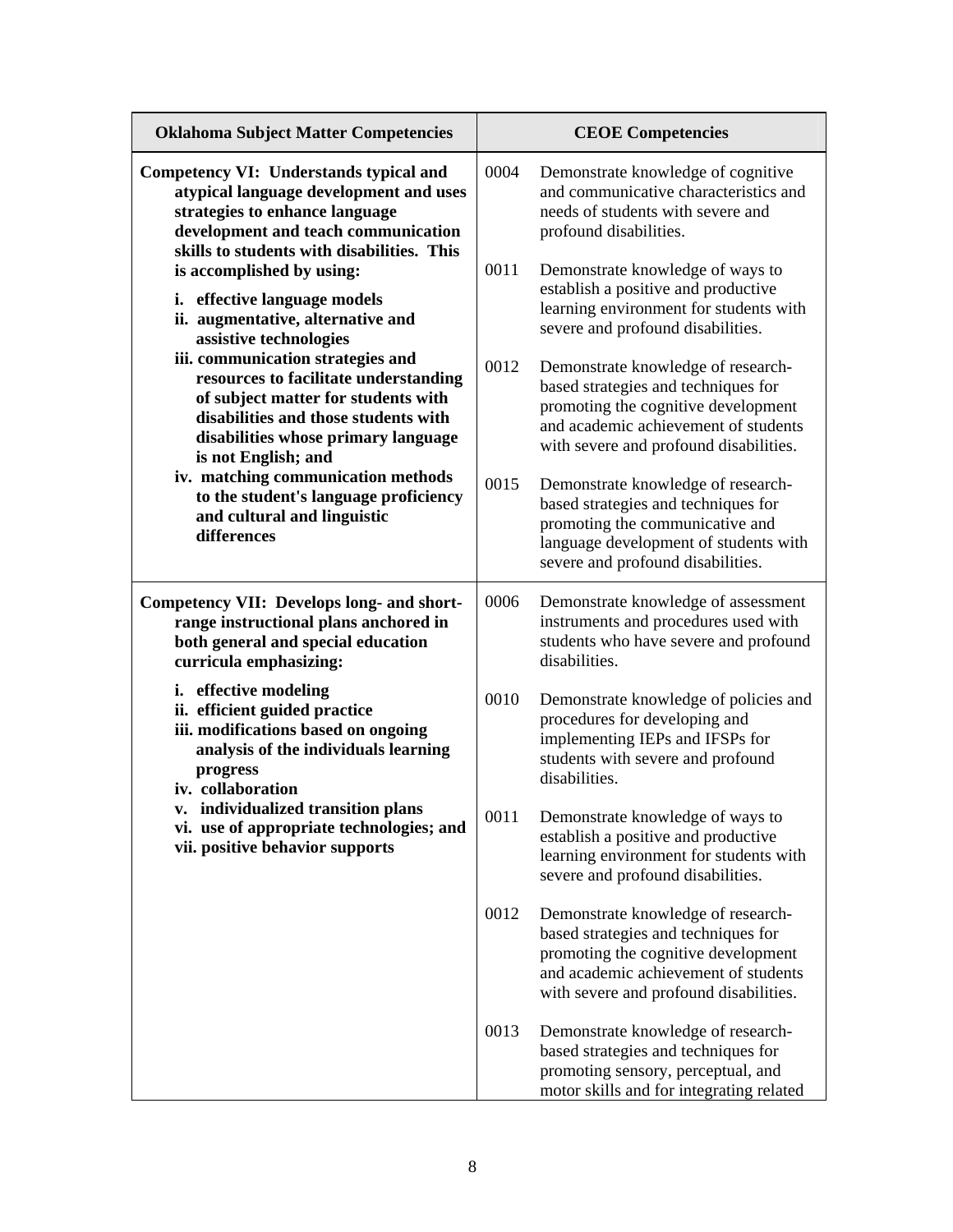| <b>Oklahoma Subject Matter Competencies</b>                             |      | <b>CEOE</b> Competencies                                                                                                                                                                                                 |
|-------------------------------------------------------------------------|------|--------------------------------------------------------------------------------------------------------------------------------------------------------------------------------------------------------------------------|
|                                                                         |      | therapies (e.g., OT, PT, SLP, O&M) for<br>students with severe and profound<br>disabilities.                                                                                                                             |
|                                                                         | 0014 | Demonstrate knowledge of research-<br>based strategies and techniques for<br>managing and enhancing the behavior<br>and social interactions of students with<br>severe and profound disabilities.                        |
|                                                                         | 0015 | Demonstrate knowledge of research-<br>based strategies and techniques for<br>promoting the communicative and<br>language development of students with<br>severe and profound disabilities.                               |
|                                                                         | 0016 | Demonstrate knowledge of research-<br>based strategies and techniques for<br>promoting the self-help and home- and<br>community-living skills of students with<br>severe and profound disabilities.                      |
|                                                                         | 0017 | Demonstrate knowledge of research-<br>based strategies and techniques for<br>promoting the prevocational skills,<br>vocational skills, and transition<br>readiness of students with severe and<br>profound disabilities. |
|                                                                         | 0018 | Demonstrate knowledge of ways to<br>establish partnerships with other<br>members of the school and the<br>community to enhance learning<br>opportunities for students with severe<br>and profound disabilities.          |
| <b>Competency VIII: Understands legal</b>                               | 0006 | Demonstrate knowledge of assessment                                                                                                                                                                                      |
| policies and ethical principles of                                      |      | instruments and procedures used with                                                                                                                                                                                     |
| multiples types of assessment                                           |      | students who have severe and profound                                                                                                                                                                                    |
| information related to referral,                                        |      | disabilities.                                                                                                                                                                                                            |
| eligibility, program planning,<br>instruction and placement of students | 0007 | Apply procedures for assessing the                                                                                                                                                                                       |
| with disabilities including those from                                  |      | educational strengths, needs, and                                                                                                                                                                                        |
| culturally and linguistically diverse                                   |      | achievement of students with severe and                                                                                                                                                                                  |
| backgrounds. Special educators use                                      |      | profound disabilities.                                                                                                                                                                                                   |
| assessment information to identify                                      |      |                                                                                                                                                                                                                          |
| supports and adaptations required for                                   | 0008 | Demonstrate knowledge of procedures                                                                                                                                                                                      |
| students with disabilities to access                                    |      | for assessing the physical and<br>communicative development of students                                                                                                                                                  |
| general and special curricula and                                       |      |                                                                                                                                                                                                                          |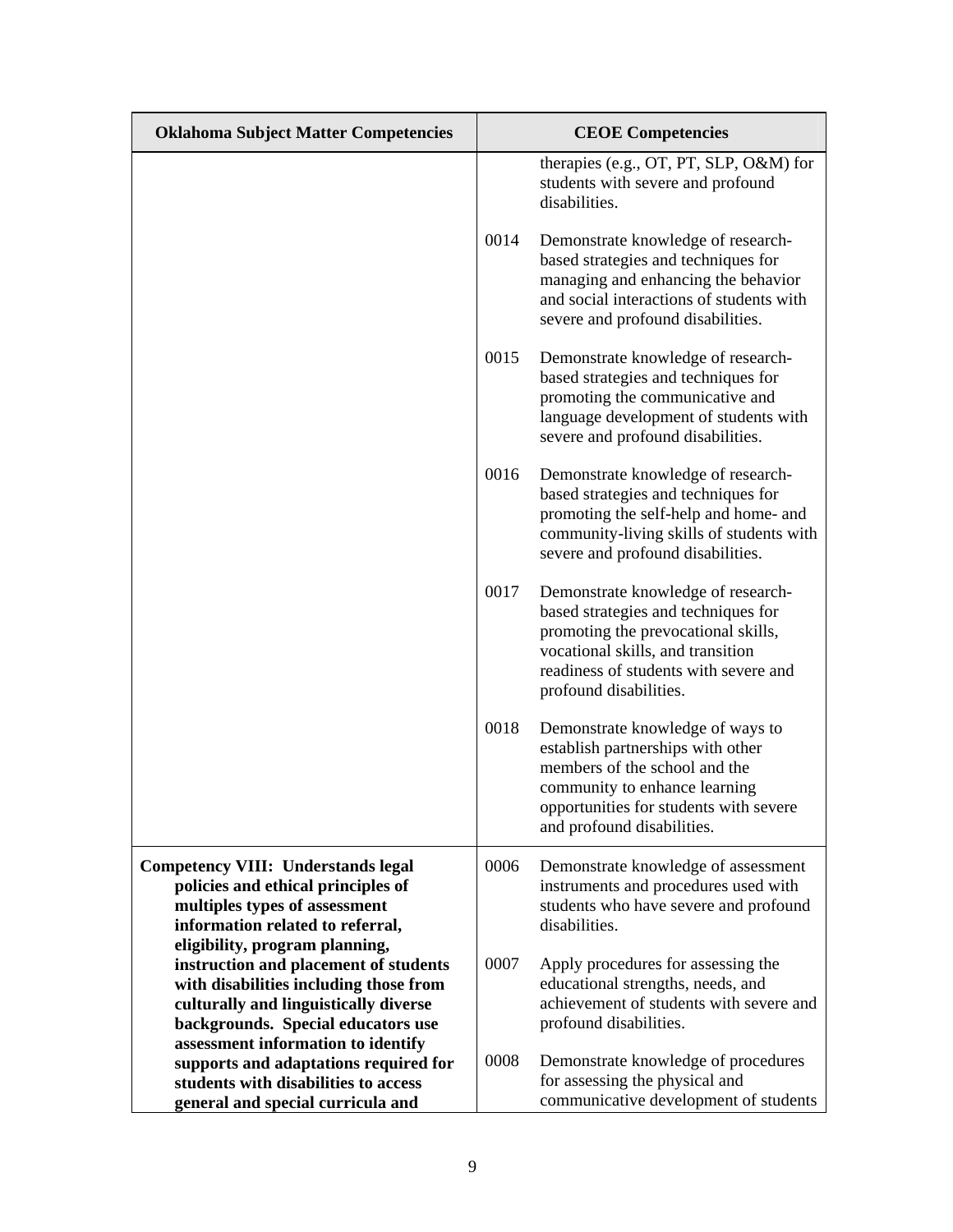| <b>Oklahoma Subject Matter Competencies</b>                                                                                                                                                                                                                                                                                                                                                                                                           |                                              | <b>CEOE Competencies</b>                                                                                                                                                                                                                                                                                                                                                                                                                                                                                                                                                                                                                                                                                                                                                                                                                                                                                                                                                                                                |  |
|-------------------------------------------------------------------------------------------------------------------------------------------------------------------------------------------------------------------------------------------------------------------------------------------------------------------------------------------------------------------------------------------------------------------------------------------------------|----------------------------------------------|-------------------------------------------------------------------------------------------------------------------------------------------------------------------------------------------------------------------------------------------------------------------------------------------------------------------------------------------------------------------------------------------------------------------------------------------------------------------------------------------------------------------------------------------------------------------------------------------------------------------------------------------------------------------------------------------------------------------------------------------------------------------------------------------------------------------------------------------------------------------------------------------------------------------------------------------------------------------------------------------------------------------------|--|
| participate in school, system, and<br>statewide assessment programs. Special<br>educators regularly monitor students'<br>progress and use appropriate<br>technologies to support assessments.<br>Special educators must understand:<br>i. measurement theory and practices<br>for addressing validity, reliability,<br>norms, bias, and interpretation of<br>assessment results; and<br>ii. appropriate use and limitations of<br>various assessments | 0009<br>0010                                 | with severe and profound disabilities.<br>Demonstrate knowledge of procedures<br>for assessing the social skills and<br>functional living competence of<br>students with severe and profound<br>disabilities.<br>Demonstrate knowledge of policies and<br>procedures for developing and<br>implementing IEPs and IFSPs for<br>students with severe and profound<br>disabilities.                                                                                                                                                                                                                                                                                                                                                                                                                                                                                                                                                                                                                                        |  |
| <b>Competency IX: Demonstrates knowledge</b><br>and skills regarding legal, professional,<br>and ethical practices including:<br>i. sensitivity to the many aspects of<br>diversity<br>ii. engaging in professional growth as<br>lifelong learners<br>iii. keeping current with evidence-based<br>effective practices; and<br>iv. participating in professional<br>activities that benefit individuals<br>with disabilities and their families        | 0001<br>0006<br>0010<br>0011<br>0015<br>0020 | Demonstrate knowledge of types and<br>characteristics of severe and profound<br>disabilities and their significance for<br>development and learning.<br>Demonstrate knowledge of assessment<br>instruments and procedures used with<br>students who have severe and profound<br>disabilities.<br>Demonstrate knowledge of policies and<br>procedures for developing and<br>implementing IEPs and IFSPs for<br>students with severe and profound<br>disabilities.<br>Demonstrate knowledge of ways to<br>establish a positive and productive<br>learning environment for students with<br>severe and profound disabilities.<br>Demonstrate knowledge of research-<br>based strategies and techniques for<br>promoting the communicative and<br>language development of students with<br>severe and profound disabilities.<br>Demonstrate knowledge of the history<br>and philosophy of special education,<br>key issues and trends, roles and<br>responsibilities, and legal and ethical<br>issues in special education. |  |
| Competency X: Routinely and effectively<br>collaborates with families, colleagues,                                                                                                                                                                                                                                                                                                                                                                    | 0018                                         | Demonstrate knowledge of ways to<br>establish partnerships with other                                                                                                                                                                                                                                                                                                                                                                                                                                                                                                                                                                                                                                                                                                                                                                                                                                                                                                                                                   |  |